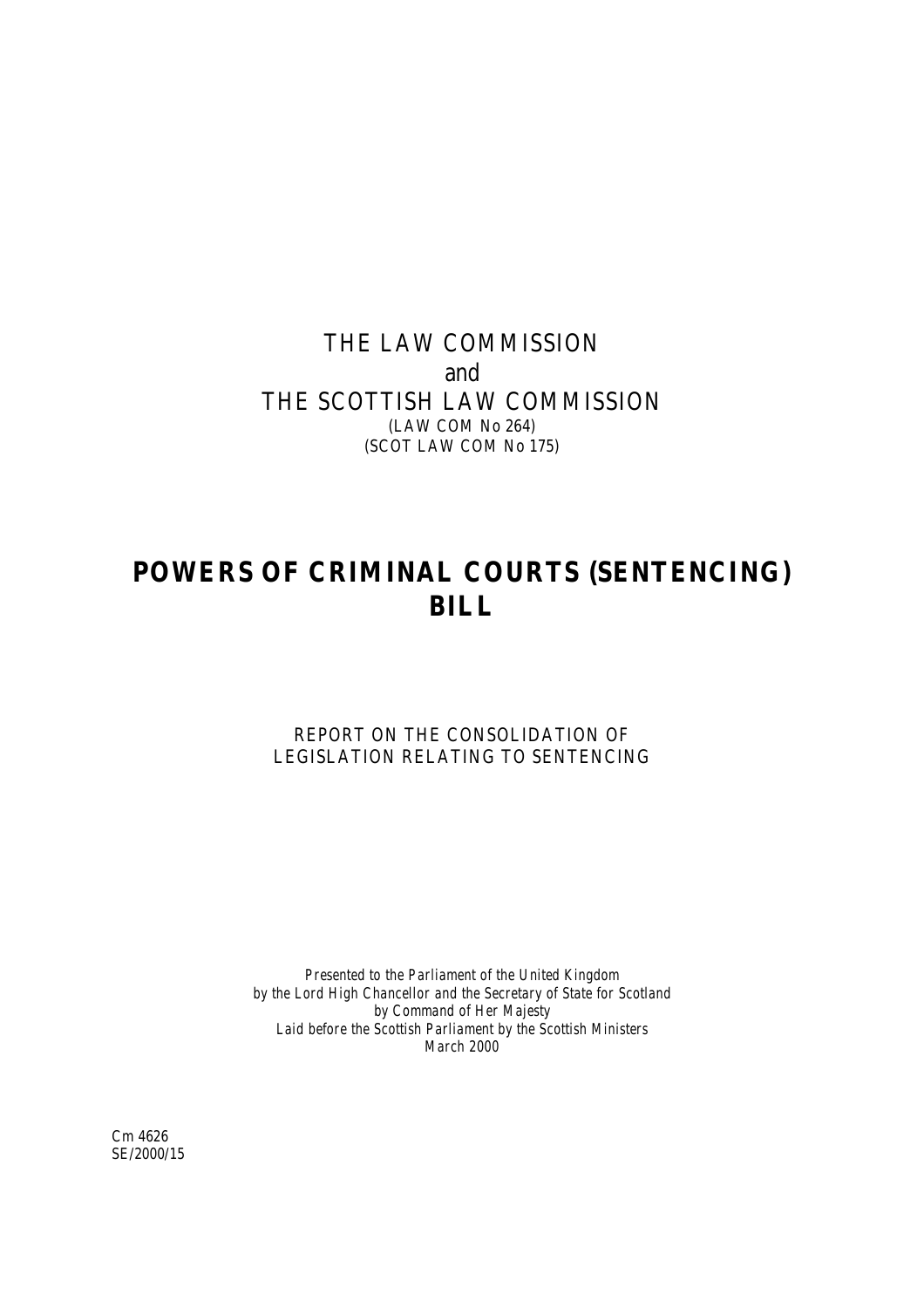The Law Commission and the Scottish Law Commission were set up by the Law Commissions Act 1965 for the purpose of promoting the reform of the law.

The Law Commissioners are:

The Honourable Mr Justice Carnwath, CVO, *Chairman* Professor Hugh Beale Miss Diana Faber Mr Charles Harpum Judge Alan Wilkie, QC

The Secretary of the Law Commission is Mr Michael Sayers and its offices are at Conquest House, 37-38 John Street, Theobalds Road, London, WC1N 2BQ.

The Scottish Law Commissioners are:

The Honourable Lord Gill, *Chairman* Mr P S Hodge, QC Professor K G C Reid Professor J Maher Professor J M Thomson

The Secretary of the Scottish Law Commission is Mr N Raven and its offices are at 140 Causewayside, Edinburgh, EH9 1PR.

# **The text of this report is available on the Internet at:**

http://www.open.gov.uk/lawcomm/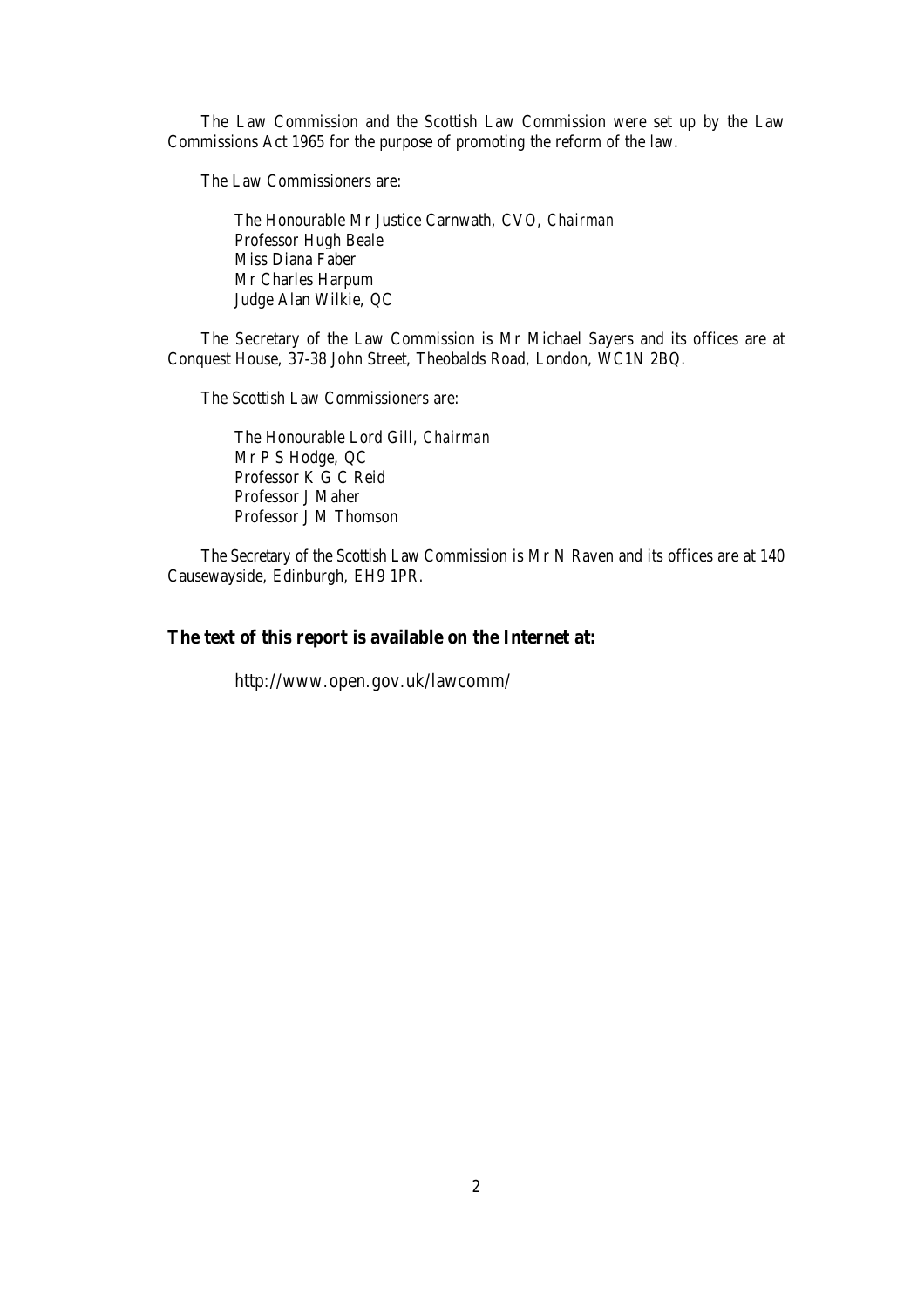# THE LAW COMMISSION AND THE SCOTTISH LAW COMMISSION

#### **POWERS OF CRIMINAL COURTS (SENTENCING) BILL**

# REPORT ON THE CONSOLIDATION OF LEGISLATION RELATING TO SENTENCING

*To the Right Honourable the Lord Irvine of Lairg, Lord High Chancellor of Great Britain, the Right Honourable Dr John Reid MP, Secretary of State for Scotland, and the Scottish Ministers.*

The Bill which is the subject of this Report consolidates certain enactments relating to the powers of courts in England and Wales to deal with offenders and defaulters and to the treatment of such persons. A small number of provisions of the Bill, relating to the transfer of court orders and certain other cross-border matters, extend also to Scotland; a smaller number extend also to Northern Ireland. In order to produce a satisfactory consolidation it is necessary to make the recommendations which are set out in Appendix 1 to this Report.

The recommendations numbered 1 to 4, 6 and 7 relate to England and Wales only and are accordingly made by the Law Commission alone. The recommendations numbered 5(A) and (B) also affect the law of Scotland and are therefore recommendations of both the Law Commission and the Scottish Law Commission.

The bodies and persons listed in Appendix 2 to this Report have been consulted in connection with the recommendations and do not object to any of them.

ROBERT CARNWATH, *Chairman, Law Commission* 

BRIAN GILL, *Chairman, Scottish Law Commission* 

11 February 2000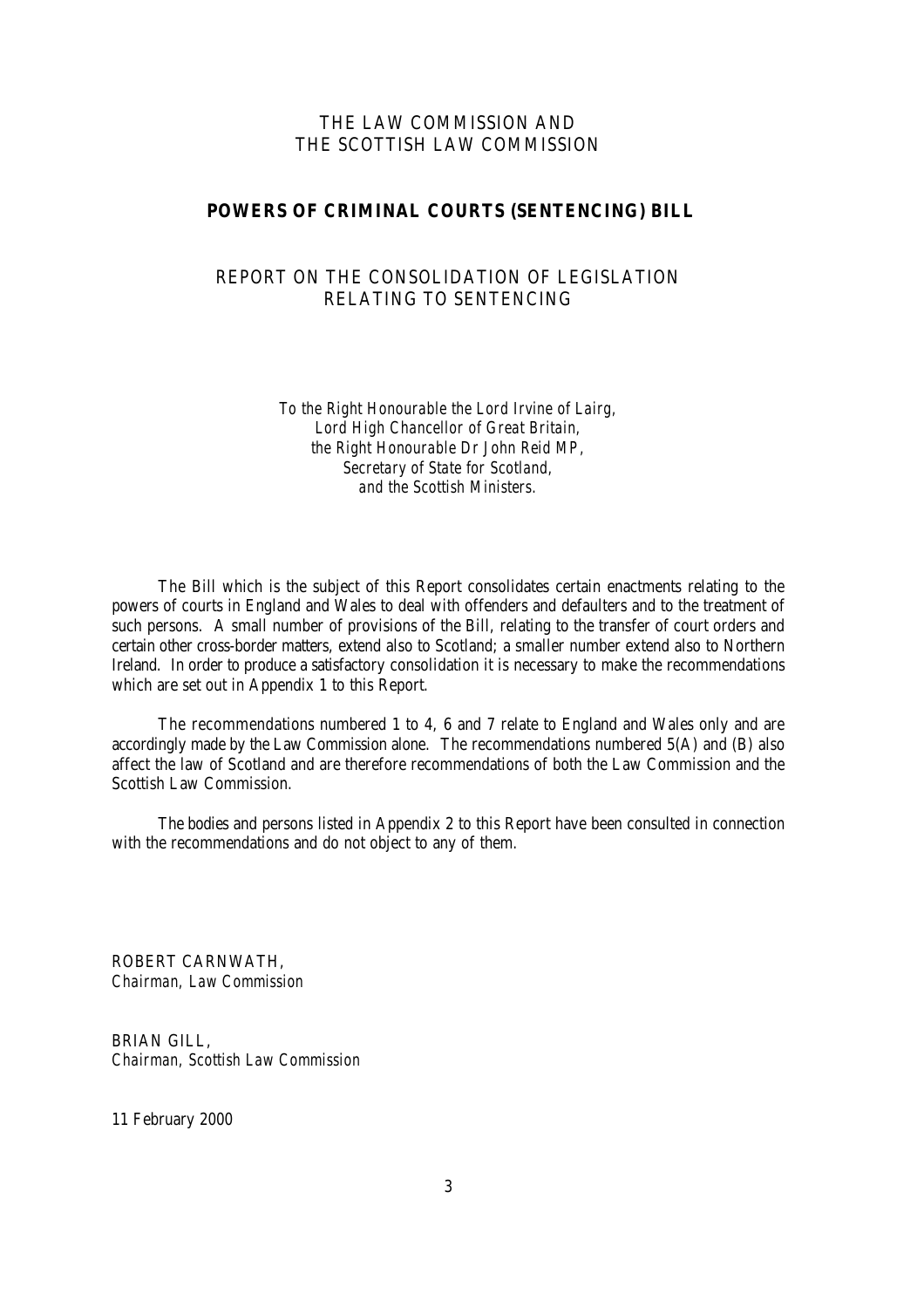#### **APPENDIX 1**

#### **RECOMMENDATIONS**

#### *Section 47 of the Crime and Disorder Act 1998: remission of offenders by youth courts*

1. Section 47(1) of the Crime and Disorder Act 1998 makes provision among other matters for the case where an offender is convicted by a youth court when under 18, but reaches the age of 18 before he is sentenced. In such a case, section 47(1) enables the youth court to remit the offender to an adult magistrates' court for sentence, and section 47(4) provides that the adult magistrates' court may deal with the case in any way in which it would have power to deal with it if all proceedings relating to the offence which took place before the youth court had taken place before the adult magistrates' court.

Section 47(4) ignores subsections (8) to (8B) of section 7 of the Children and Young Persons Act 1969. The effect of these subsections is that an adult magistrates' court which convicts an offender when he is under 18 must exercise its power under section 56(1) of the Children and Young Persons Act 1933 to remit the offender to a youth court for sentence unless his case is one which can properly be dealt with by the adult court by means of a discharge, a fine or an order requiring his parent to enter into a recognizance in respect of him. (There is an exception for cases where the offender has to be referred to a youth offender panel under the Youth Justice and Criminal Evidence Act 1999, but this will not apply to an offender who has been remitted under section 47(1) of the 1998 Act.) Accordingly, where an offender who was convicted when under 18 is remitted under section 47(1) of the 1998 Act to an adult magistrates' court for sentence, the apparent result of section 47(4), read with section 7(8) to (8B) of the 1969 Act, is that the court to which he is remitted has no power to do anything except remit the offender back again to a youth court for sentence or discharge him, fine him or require his parent to enter into a recognizance. Such a restriction of the adult magistrates' court's powers clearly defeats the object of section 47(1), which is to enable the offender, now no longer under 18, to be appropriately sentenced by an adult court.

We recommend that, in reproducing section 47(4), there should be an express disapplication of the provision of the Bill reproducing section 7(8) of the Children and Young Persons Act 1969.

Effect is given to this recommendation in clause 9(3) of the Bill.

#### *Section 71 of the Children and Young Persons Act 1969: Isles of Scilly*

2. Section 71 of the Children and Young Persons Act 1969 provides that that Act shall have effect, in its application to the Isles of Scilly, with such modifications as the Secretary of State may by order specify. Provisions such as this are often found in Acts conferring functions on local authorities because the Scillies have a unique local authority, the Council of the Isles of Scilly: an order has in fact been made under section 71 modifying the meaning of "local authority" in the 1969 Act. Section 71 refers to the whole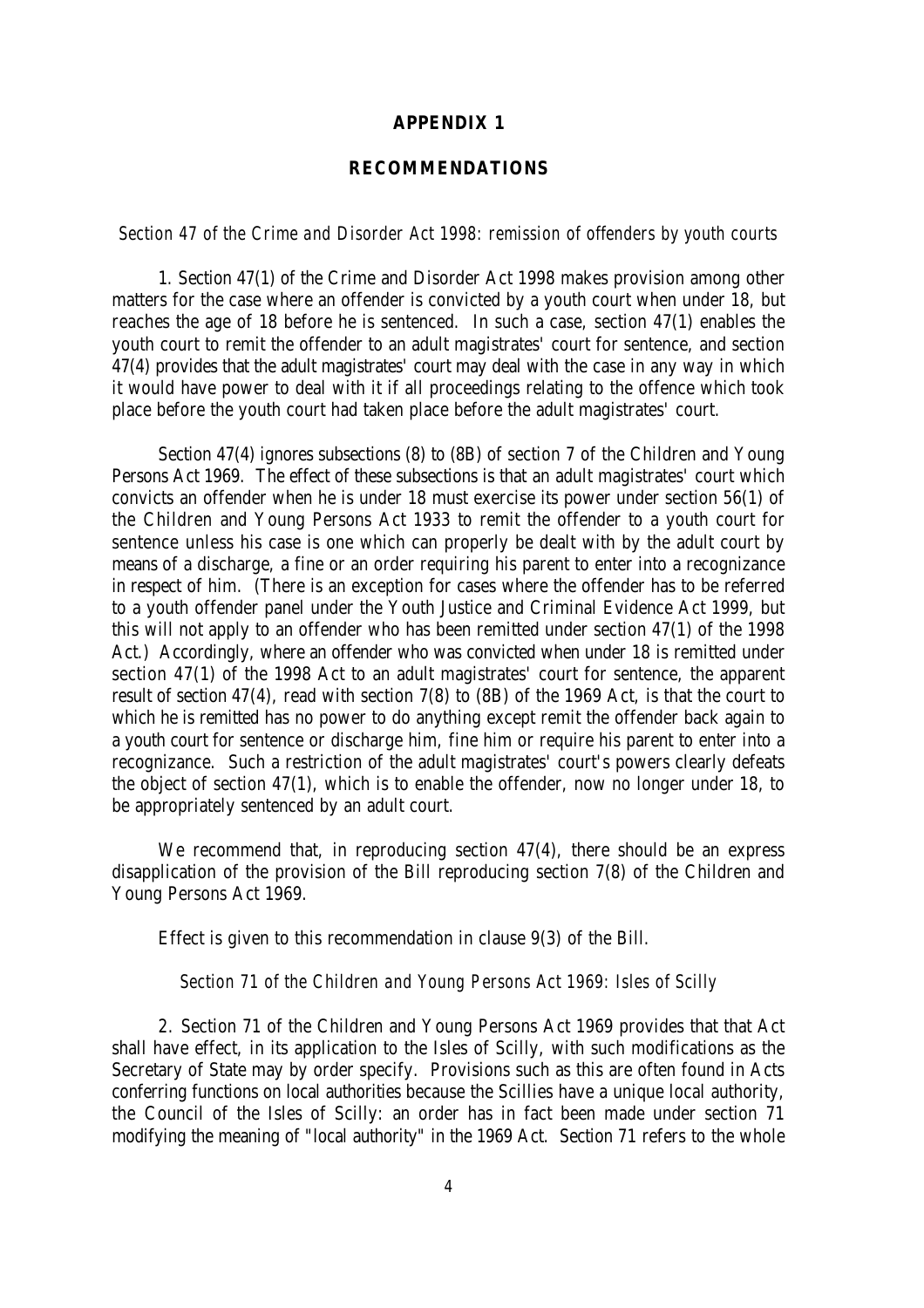of the 1969 Act, but, clearly, not every provision of the Act requires modification to apply satisfactorily in the Scillies.

The Bill reproduces a number of provisions of the 1969 Act, nearly all of them in the series of clauses and Schedules about supervision orders and in the clause containing general definitions. Some of the provisions reproduced in these clauses and Schedules do require modification in their application to the Isles of Scilly. Accordingly, the Bill also includes a provision, corresponding to section 71 of the 1969 Act, which confers power to modify these clauses and Schedules for the Isles of Scilly.

There are, however, a few provisions of the 1969 Act which are reproduced elsewhere in the Bill than in these clauses and Schedules. These are:

- (a) section 7(8) to (8B) of the 1969 Act (whose effect is explained in recommendation 1 above);
- (b) the part of section 7(7) of that Act which expressly prevents a court from imposing a supervision order for an offence for which the sentence is fixed by law under section 53(1) of the Children and Young Persons Act 1933 (ie, the words "Subject to ... section 53(1) of the Act of 1933"); and
- (c) section 70(3) of that Act (whose effect is that for the purposes of the 1969 Act the age of a person is deemed to be that which it appears to the court to be).

To reproduce the effect of section 71 of the 1969 Act exactly, the Bill would have to include power to make modifications for the Isles of Scilly of each provision of the Bill which corresponds to a provision of the 1969 Act listed above. However, the content of these provisions is such that it is thought they never would require modification for the Isles of Scilly. Therefore no purpose would be served by the Bill's picking them out for mention as provisions which may be modified for the Scillies.

Accordingly, we recommend that, in reproducing section 71 of the 1969 Act, the Bill should not confer power to make modifications for the Isles of Scilly of the provisions of the Bill reproducing those provisions of the 1969 Act listed above.

Effect is given to this recommendation (by omission) in clause 68(1) of the Bill.

#### *Part I of the Criminal Justice Act 1991: meaning of "sentence of imprisonment"*

3. Part I of the Criminal Justice Act 1991 uses the term "custodial sentence". This is defined in section 31(1) of that Act as meaning, in relation to an offender of or over the age of 21, a sentence of imprisonment. "Sentence of imprisonment" is defined in section 31(1) as not including either a committal to prison for contempt of court or an attachment for contempt of court. The reference to an "attachment" is redundant because the process of attachment for contempt of court is obsolete, but the reference to a committal for contempt of court is effective. "Sentence of imprisonment" is used nowhere in Part I of the 1991 Act except in the definition of "custodial sentence".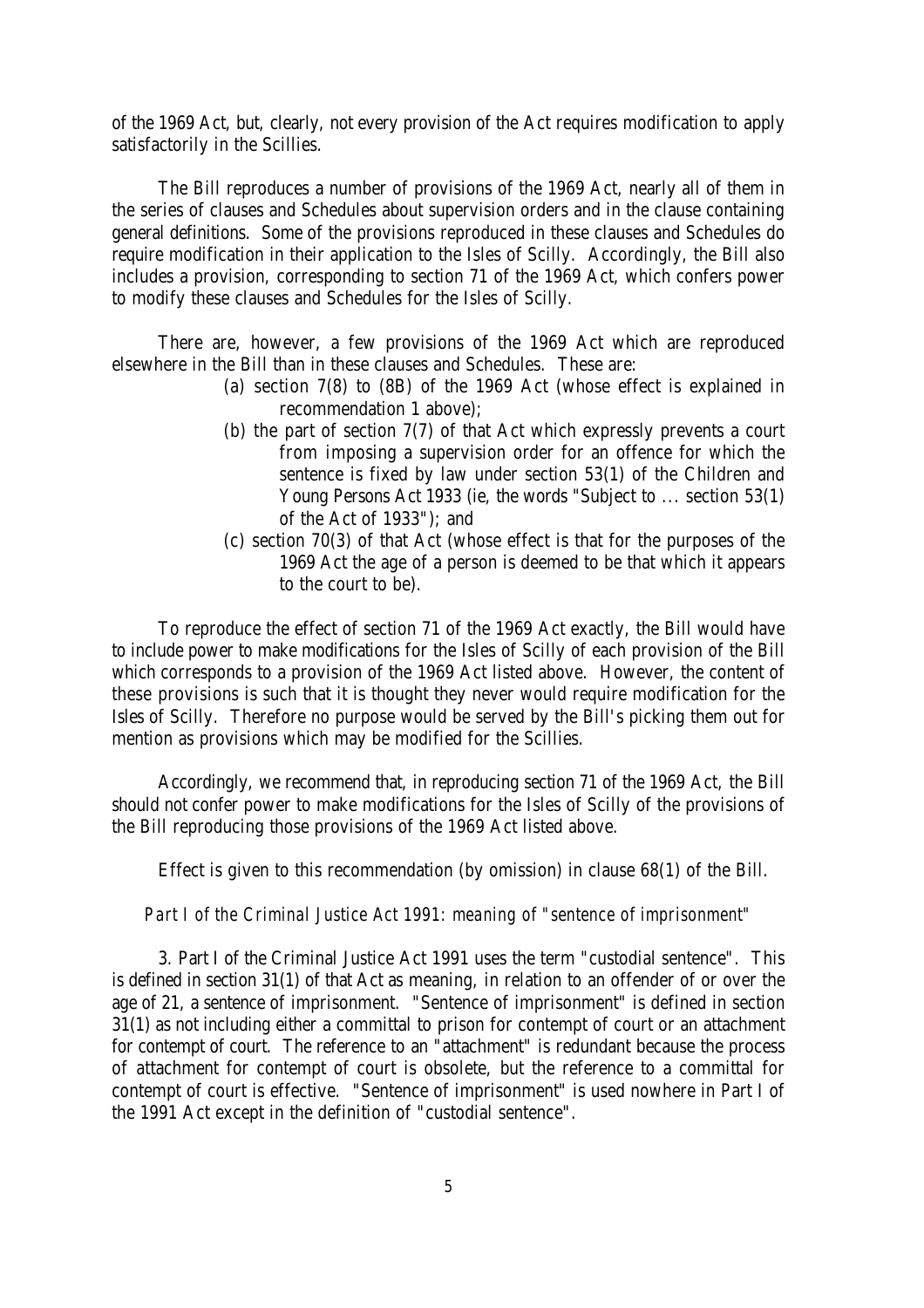In relation to offenders under 21, "custodial sentence" is defined in section 31(1) of the 1991 Act as meaning any of a number of specified sentences, none of which includes a committal for contempt.

Accordingly, in relation to any offender, "custodial sentence" in Part I of the 1991 Act does not include a committal (to prison or any other form of detention) for contempt of court. The main result of this is that the restrictions on the imposition of "custodial sentences" in sections 1 to 4 of the 1991 Act do not apply to committals for contempt of court.

There are a number of offences which are referred to, by some enactments, as offences "kindred to" contempt. Examples of enactments using this term are section 9(1) of the Criminal Justice Act 1982 (which allows the committal to detention of 18 to 20 year olds for contempt of court or a kindred offence) and section 21(3)(b) of the Powers of Criminal Courts Act 1973 (section 21 imposes restrictions on passing sentences of imprisonment on persons not previously sentenced to imprisonment: subsection (3)(b) excludes from "sentence of imprisonment" a committal to prison for contempt or a kindred offence.) The phrase "kindred offence" is considered to refer to conduct punishable under a statutory provision - such as section 12 of the Contempt of Court Act 1981 or section 14 of the County Courts Act 1984 - which would be a contempt of court if performed in relation to a superior court. It has also been held to include the offence of failing to comply with an order under section 115(3) of the Magistrates' Courts' Act 1980 to enter into a recognizance to keep the peace.

However, some enactments use the term "contempt" to describe offences which might, using the above definition, be described as merely "kindred to" contempt. For example, section 12 of the Contempt of Court Act 1981, which enables magistrates' courts to punish conduct that would certainly be contempt of court if performed in relation to a superior court, is entitled "Offences of contempt of magistrates' courts". Similarly, section 14(5) of that Act describes as "offences of contempt" various statutory offences relating to inferior courts. In short, it appears that a clear distinction has not always been drawn between offences of contempt and offences kindred to contempt.

The definitions of "sentence of imprisonment" and "custodial sentence" in section 31(1) of the Criminal Justice Act 1991 do not expressly exclude from "custodial sentence" committals for offences kindred to contempt. Therefore such committals are not expressly excluded from the restrictions imposed by sections 1 to 4 of that Act on the imposition of custodial sentences. Whether, despite this, they are actually excluded depends on how widely the reference to "contempt of court" in section 31(1) is to be construed. This is a point that, given the differing references in different enactments to "offences of contempt" and "offences kindred to contempt", must be in doubt. However, the inconsistency between the 1991 Act definition of "custodial sentence" on the one hand and, on the other, section 9(1) of the Criminal Justice Act 1982 and section 21(3)(b) of the Powers of Criminal Courts Act 1973 (both of which are also reproduced in the Bill and both of which refer specifically to "kindred offences") implies that in the 1991 Act "custodial sentence" does not exclude a committal for an offence kindred to contempt, although it excludes a committal for contempt.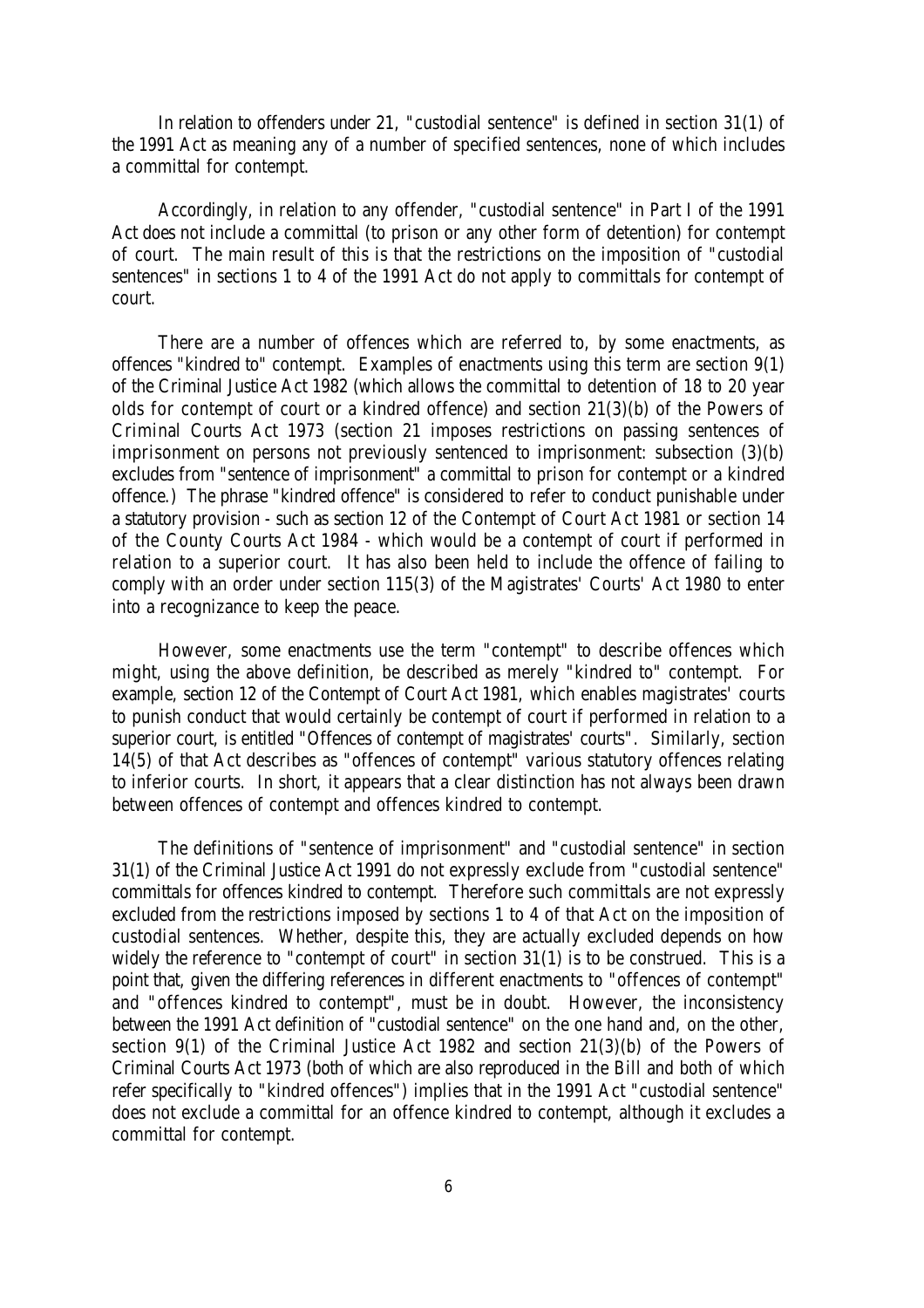It is thought that a better result would be achieved if "custodial sentence" in Part I of the 1991 Act did expressly exclude committals for offences kindred to contempt as well as committals for contempt itself. If the opposite line were taken and committals for offences kindred to contempt were to be treated as "custodial sentences" for the purposes of sections 1 to 4 of the 1991 Act, the courts would be in the difficult position of having to decide, when committing a person to prison, whether the conduct for which he is being committed actually was a contempt or whether it was only an offence "kindred to" contempt. If it was contempt, the restrictions in sections 1 to 4 would not apply, but if it was only kindred to contempt, those restrictions would apply. There does not seem any good reason for requiring the courts to make this distinction: the feature of the "kindred offences" is that they are similar in nature to contempt, and it is therefore logical for committals for them to be treated in a similar way to the way committals for contempt are treated.

"Custodial sentence", as defined by section 31(1) of the 1991 Act, is used in a small number of provisions (in addition to sections 1 to 4 of the 1991 Act and provisions referring to those sections) which are reproduced in the Bill. In most instances the context excludes committals for offences kindred to contempt. The possible exceptions are sections 67(4) and 69(4) of the Crime and Disorder Act 1998. There appears no reason why these provisions should make a distinction between the treatment of committals for contempt of court and committals for offences kindred to contempt.

We recommend that, in reproducing the definitions of "custodial sentence" and "sentence of imprisonment" now in section 31(1) of the 1991 Act, the Bill should include express provision to the effect that committals for offences kindred to contempt of court, as well as committals for contempt itself, are not "sentences of imprisonment" and are therefore not "custodial sentences" for the purposes of the Bill.

Effect is given to this recommendation in clause 76(2) of the Bill.

#### *Section 39 of the Crime (Sentences) Act 1997: Community driving licences*

4. The Driving Licences (Community Driving Licence) Regulations 1996 and 1998 amend the Road Traffic Act 1988, the Road Traffic Offenders Act 1988 and other legislation in order to give effect to Council Directive 91/439/EEC of 29 July 1991 on driving licences (as amended). Driving licences issued by states within the European Economic Area (other than the United Kingdom) are referred to in these Acts, as amended by the Regulations, as "Community licences". The amendments made by the Regulations authorise holders of Community licences who become resident in Great Britain to drive there for specified periods, generally 5 years, without the need to exchange their licences for British ones. They also provide for the issue to such Community licence holders of counterpart licences on which endorsements can be made.

The provision made by the 1996 Regulations about Community licences and their counterparts calls for consequential amendments in related legislation. One such amendment made by those Regulations is in section 44 of the Powers of Criminal Courts Act 1973. Section 44 confers power on a sentencing court, in certain cases where a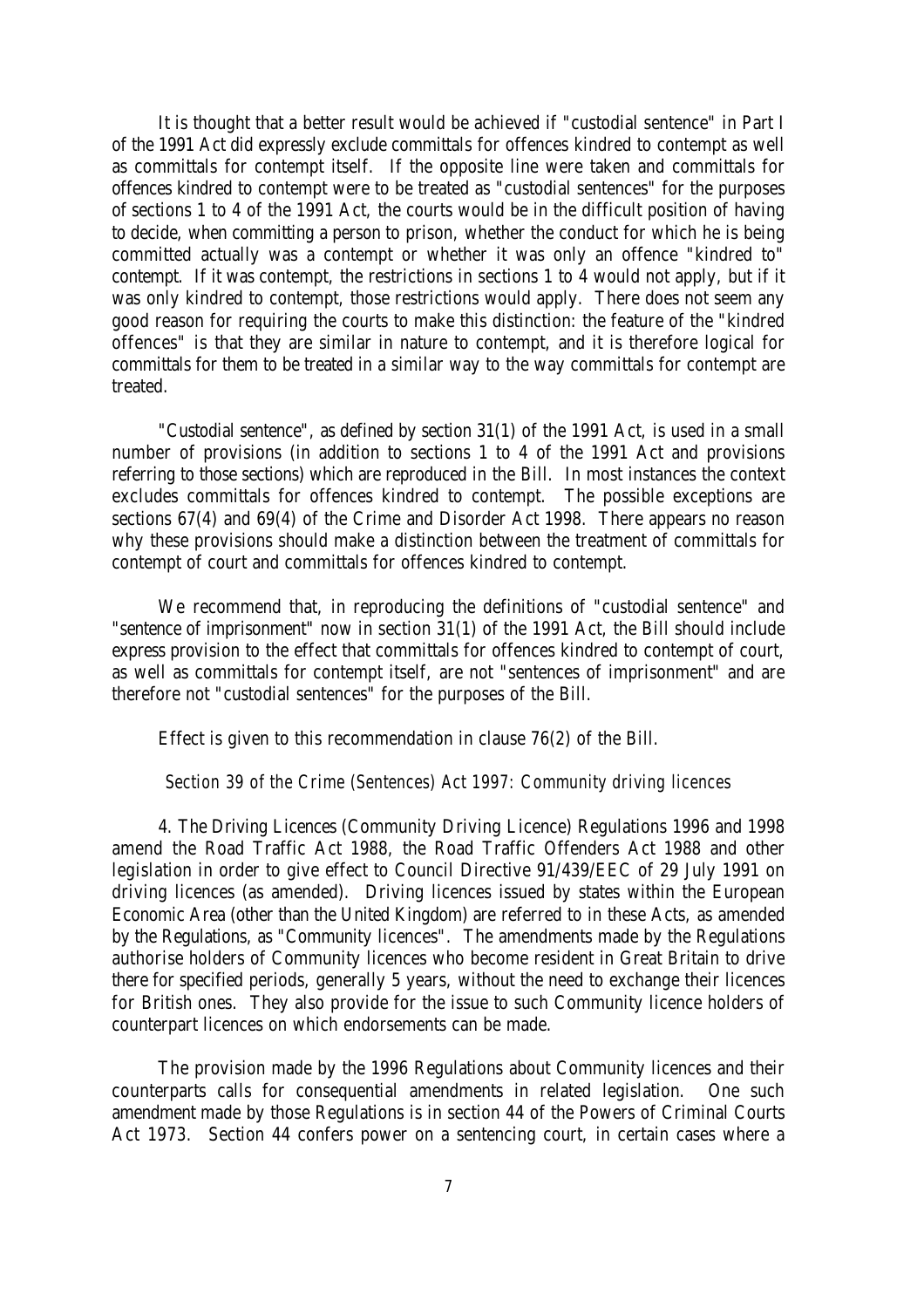vehicle has been used for the purposes of an offence, to disqualify a person from driving. It obliges a court which disqualifies an offender under that section to require the offender to produce any British driving licence held by him, together with its counterpart. In addition, as amended by the 1996 Regulations, section 44 obliges the court to require the offender to produce any Community licence held by him, together with the counterpart of the Community licence.

Section 39 of the Crime (Sentences) Act 1997 confers a separate power on sentencing courts to disqualify offenders from driving, similar to but wider than the power conferred by section 44 of the 1973 Act. Like section 44 of the 1973 Act, section 39(4) and (6) of the 1997 Act oblige a court which disqualifies an offender under section 39 to require the offender to produce any British driving licence held by him, together with its counterpart. However, section 39 omits any mention of Community licences and their counterparts, apparently ignoring the regime for these licences established by the 1996 Regulations. It is thought that this omission was inadvertent, and that section 39 should have made provision about Community licences and their counterparts corresponding to that in section 44 of the 1973 Act as amended by the 1996 Regulations.

We recommend that in reproducing section 39(4) of the 1997 Act an obligation should be placed on the court to require the production of any Community licence held by the offender, together with its counterpart.

Effect is given to this recommendation in clause 146(4) and (5) of the Bill.

# *Section 53 of the Powers of Criminal Courts Act 1973: execution in Scotland of process of a court in England and Wales*

5. (A) Section 53 of the Powers of Criminal Courts Act 1973 has the effect that section 4 of the Summary Jurisdiction (Process) Act 1881 applies to any process issued under Part I of the 1973 Act as it applies to process issued under the Magistrates' Courts Act 1980. "Process" in the context of the 1973 Act appears to mean summonses and arrest warrants. Section 4 of the Summary Jurisdiction (Process) Act 1881 enables a process issued by a court in England and Wales to be served or executed in Scotland.

A provision to the same effect as section 53 of the 1973 Act is to be found in paragraph 3(4) of Schedule 1 to the Youth Justice and Criminal Evidence Act 1999, applying to process issued under paragraph 3(2) of that Schedule.

There are a number of other enactments reproduced in the Bill which confer powers to issue summonses and arrest warrants analogous to the powers in Part I of the 1973 Act and paragraph 3(2) of Schedule 1 to the Youth Justice and Criminal Evidence Act 1999. These are section 16 of the Children and Young Persons Act 1969, section 19 of the Criminal Justice Act 1982, Schedule 2 to the Criminal Justice Act 1991, paragraph 6 of Schedule 3 to that Act and section 77 of and Schedule 5 to the Crime and Disorder Act 1998. None of these enactments has the benefit of a provision applying section 4 of the Summary Jurisdiction (Process) Act 1881 to the summonses and warrants issued under them; the result is that such summonses and warrants cannot be served or executed in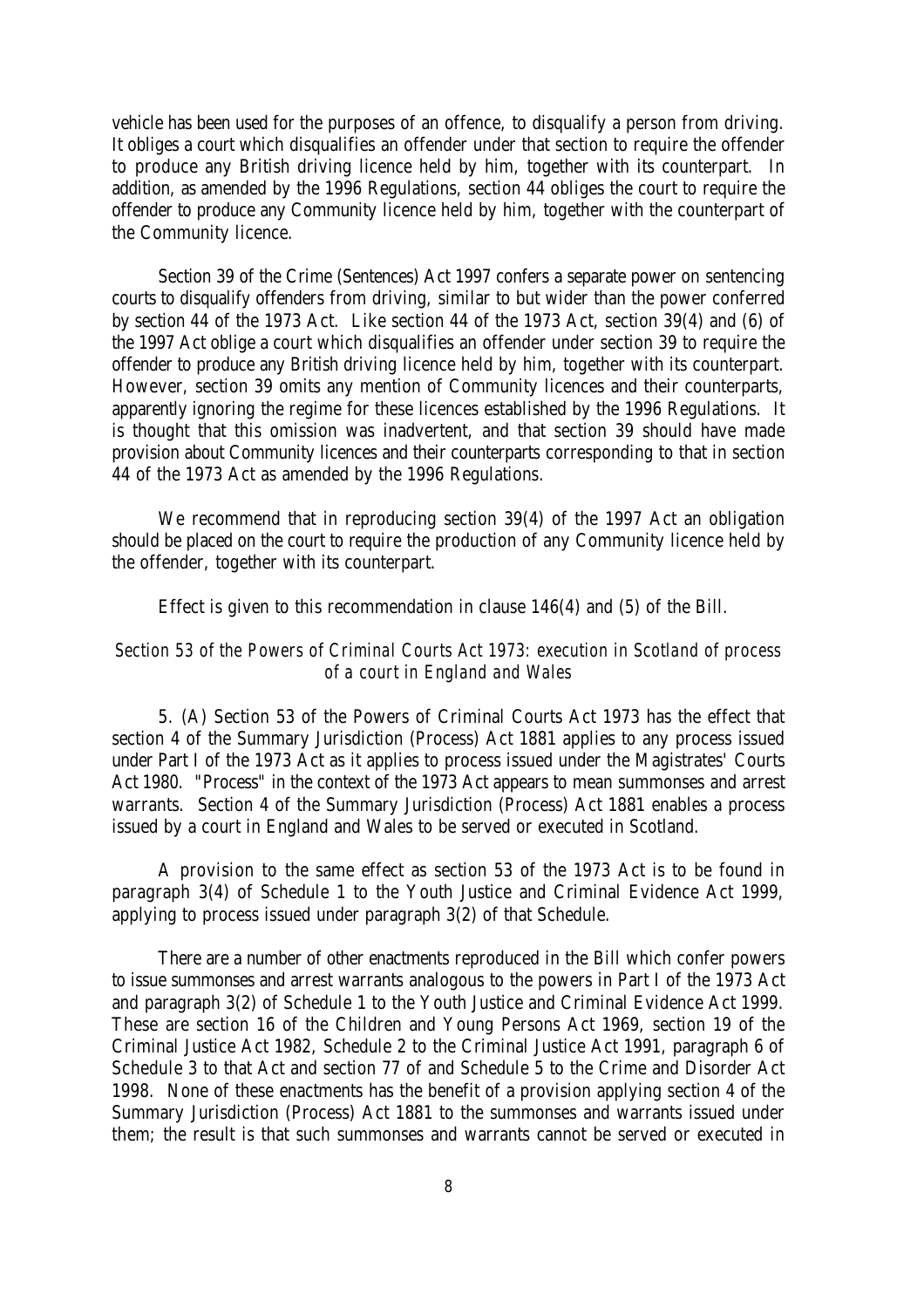Scotland. This is thought to be oversight rather than deliberate policy, particularly as the 1991 Act provisions are to some extent a re-enactment of provisions that were once in the 1973 Act and therefore once benefited from section 53 of that Act.

We recommend that, in reproducing section 53 of the 1973 Act, its application should be extended to summonses and warrants issued under the provisions of the Bill deriving from the enactments mentioned above.

Effect is given to this recommendation in clause 159 of the Bill.

(B) Section 58 of the Powers of Criminal Courts Act 1973 applies certain provisions of that Act to Scotland. As enacted, it extended section 53 of that Act to Scotland. This was completely logical, because a provision which provides for the service and execution of English summonses and arrest warrants in Scotland must be made part of the law of Scotland if it is to have practical effect. That this is so is recognised by, for example, section 68(7) of the 1999 Act. However, the reference to section 53 of the 1973 Act in section 58 was repealed by the Criminal Procedure (Scotland) Act 1975 (which also made a repeal in section 53 itself). Following this repeal in section 58 of the 1973 Act, section 53 of the 1973 Act is, strictly speaking, ineffective. Since the 1975 Act was a consolidation, this cannot have been an intended result.

We recommend that the provision of the consolidation reproducing section 53 of the 1973 Act should extend to Scotland.

Effect is given to this recommendation in clause 167 of the Bill.

#### *Power to make subordinate legislation: transitional provision*

6. The Bill consolidates a number of provisions empowering the Secretary of State to make secondary legislation. In particular, it reproduces various powers to amend, by order, the characteristics of particular types of sentence. An example is the power of the Secretary of State in section 14(7) of the Powers of Criminal Courts Act 1973 to alter the maximum number of hours of community service which may be imposed by a community service order.

Most of these powers are not expressed to include power to make transitional provision, but there is inconsistency on this point: for example, the power conferred by section 61(7) of the Crime and Disorder Act 1998 to amend the minimum or maximum duration of a drug treatment and testing order does (by virtue of section 114) include express power to make transitional provision.

In the cases where there is specific provision allowing the inclusion of transitional provision in orders amending sentencing powers, the specific provision does serve a purpose. It makes clear that an amending order which increases the maximum severity of a penalty may include transitional provision preventing the increase from applying in relation to an offence committed before the date when the amending order takes effect,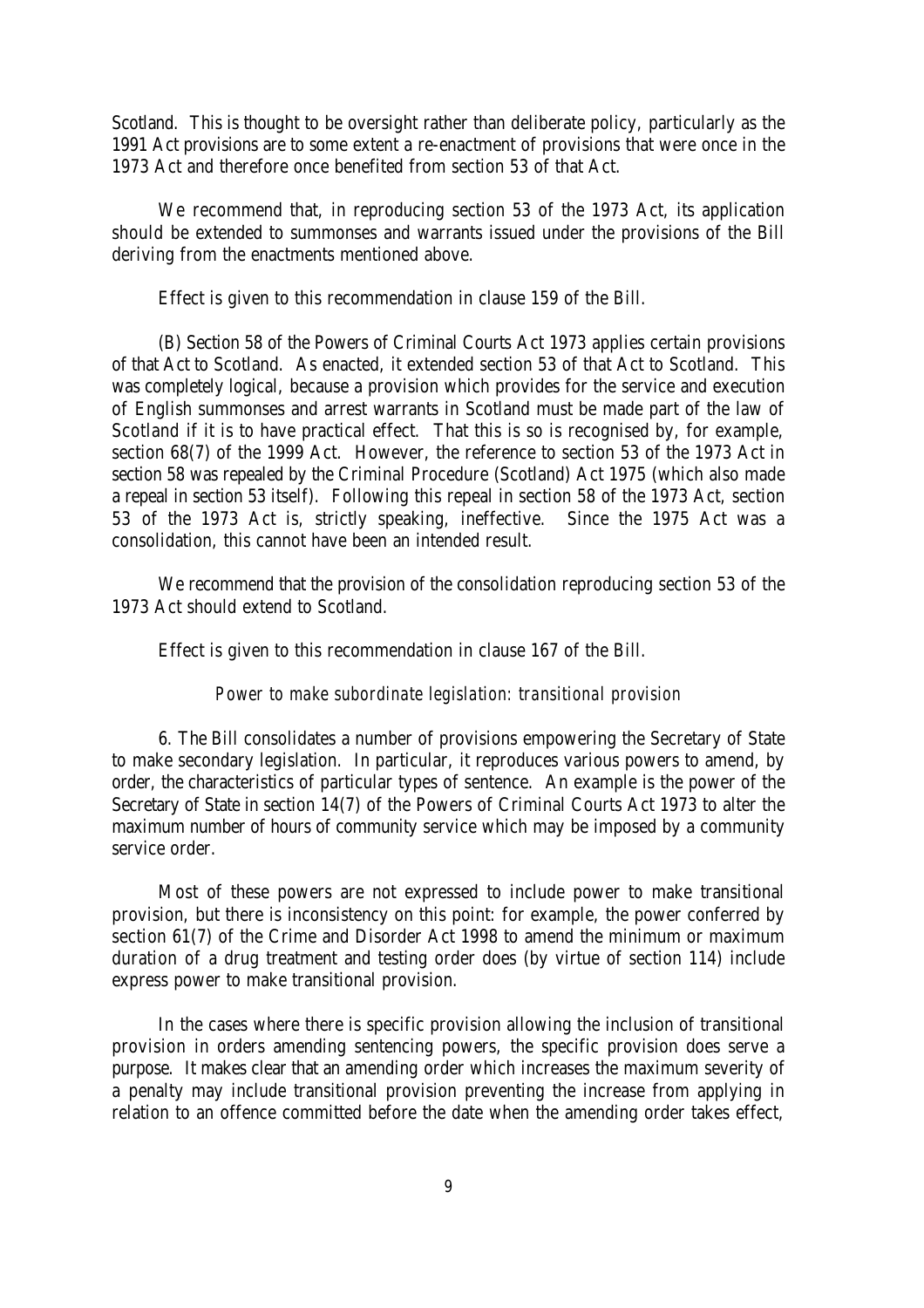thereby avoiding any possibility of a heavier penalty being imposed for the offence than was applicable at the time the offence was committed.

There appears to be no reason for the inconsistency, as respects the power to include transitional provision, between the order-making powers conferred by the Crime and Disorder Act 1998 to amend certain types of sentence and the comparable powers in other Acts reproduced in the Bill. The most appropriate way to remove the inconsistency would seem to be to extend the power to include transitional provision in orders so that it applies to all order-making powers of the Secretary of State under the Bill. The great majority of these are powers to make orders amending sentencing powers and, as discussed above, would benefit from a specific provision enabling orders made under them to include transitional provisions ensuring that they do not apply to previously committed offences. In relation to other order-making powers in the Bill, it is not thought that extending them to allow the making of transitional provision would result in a significant widening of the powers.

We therefore recommend that all order-making powers conferred on the Secretary of State by the Bill should include power to make transitional provision.

Effect is given to this recommendation in clause 160(6) of the Bill.

#### *Schedule 5 to the Crime and Disorder Act 1998: "place of safety"*

7. Paragraph 4(4) of Schedule 5 to the Crime and Disorder Act 1998 makes provision for the case where a young offender is arrested in connection with the breach or proposed amendment of a reparation order or action plan order. It provides that if the offender cannot be brought immediately before the appropriate court, the person in whose custody he is may make arrangements for his detention in a place of safety. This provision is virtually identical to provision made by section 16 of the Children and Young Persons Act 1969 in relation to the breach or proposed amendment of a supervision order. However, in that section "place of safety" has, by virtue of the third definition in section 70(1) of the 1969 Act, the same meaning as in the Children and Young Persons Act 1933. In Schedule 5 to the 1998 Act "place of safety" has no defined meaning.

It is thought that the absence of a definition of "place of safety" in Schedule 5 to the 1998 Act was an oversight, and that the phrase was intended to bear the same meaning as it does in the equivalent provision in section 16 of the 1969 Act.

We recommend that in reproducing paragraph 4(4) of Schedule 5 to the 1998 Act a definition of "place of safety", in the same terms as that in section 70(1) of the 1969 Act, should be included.

Effect is given to this recommendation in paragraph 6(4) of Schedule 8 to the Bill.